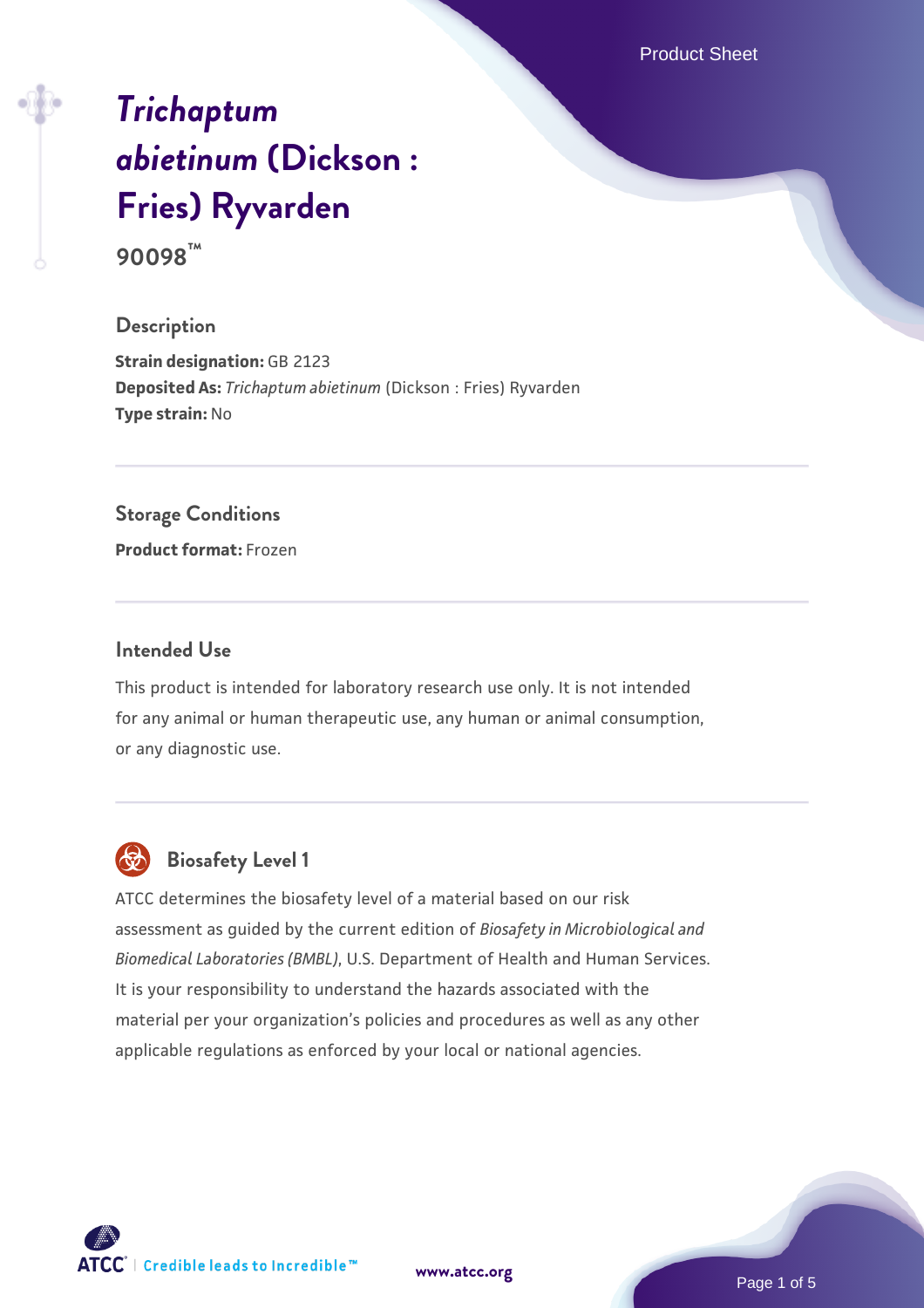ATCC highly recommends that appropriate personal protective equipment is always used when handling vials. For cultures that require storage in liquid nitrogen, it is important to note that some vials may leak when submersed in liquid nitrogen and will slowly fill with liquid nitrogen. Upon thawing, the conversion of the liquid nitrogen back to its gas phase may result in the vial exploding or blowing off its cap with dangerous force creating flying debris. Unless necessary, ATCC recommends that these cultures be stored in the vapor phase of liquid nitrogen rather than submersed in liquid nitrogen.

# **Certificate of Analysis**

For batch-specific test results, refer to the applicable certificate of analysis that can be found at www.atcc.org.

# **Growth Conditions**

**Medium:**  [ATCC Medium 200: YM agar or YM broth](https://www.atcc.org/-/media/product-assets/documents/microbial-media-formulations/2/0/0/atcc-medium-200.pdf?rev=ac40fd74dc13433a809367b0b9da30fc) **Temperature:** 24°C

## **Material Citation**

If use of this material results in a scientific publication, please cite the material in the following manner: *Trichaptum abietinum* (Dickson : Fries) Ryvarden (ATCC 90098)

#### **References**



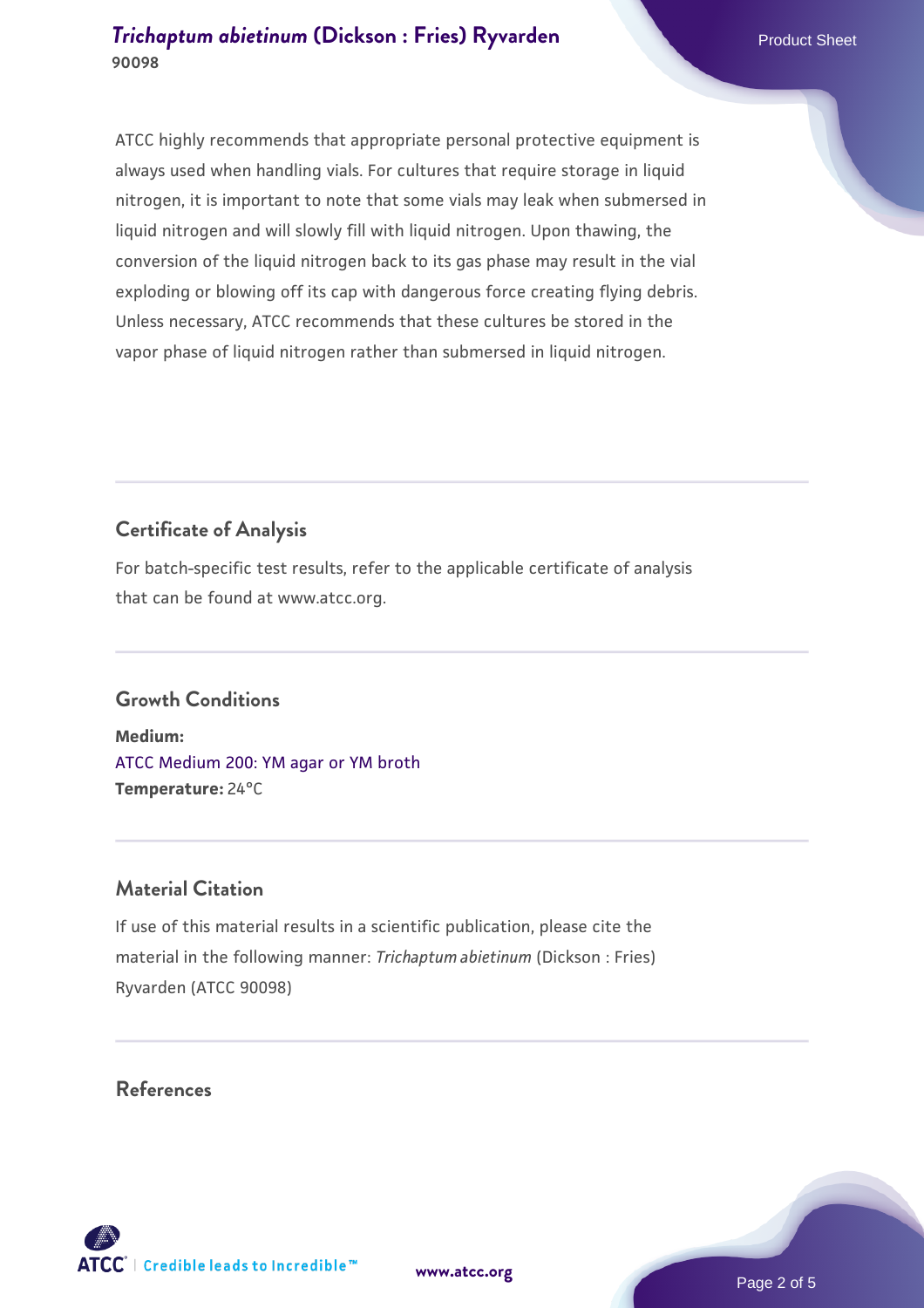References and other information relating to this material are available at www.atcc.org.

#### **Warranty**

The product is provided 'AS IS' and the viability of ATCC® products is warranted for 30 days from the date of shipment, provided that the customer has stored and handled the product according to the information included on the product information sheet, website, and Certificate of Analysis. For living cultures, ATCC lists the media formulation and reagents that have been found to be effective for the product. While other unspecified media and reagents may also produce satisfactory results, a change in the ATCC and/or depositor-recommended protocols may affect the recovery, growth, and/or function of the product. If an alternative medium formulation or reagent is used, the ATCC warranty for viability is no longer valid. Except as expressly set forth herein, no other warranties of any kind are provided, express or implied, including, but not limited to, any implied warranties of merchantability, fitness for a particular purpose, manufacture according to cGMP standards, typicality, safety, accuracy, and/or noninfringement.

#### **Disclaimers**

This product is intended for laboratory research use only. It is not intended for any animal or human therapeutic use, any human or animal consumption, or any diagnostic use. Any proposed commercial use is prohibited without a license from ATCC.

While ATCC uses reasonable efforts to include accurate and up-to-date information on this product sheet, ATCC makes no warranties or representations as to its accuracy. Citations from scientific literature and patents are provided for informational purposes only. ATCC does not warrant

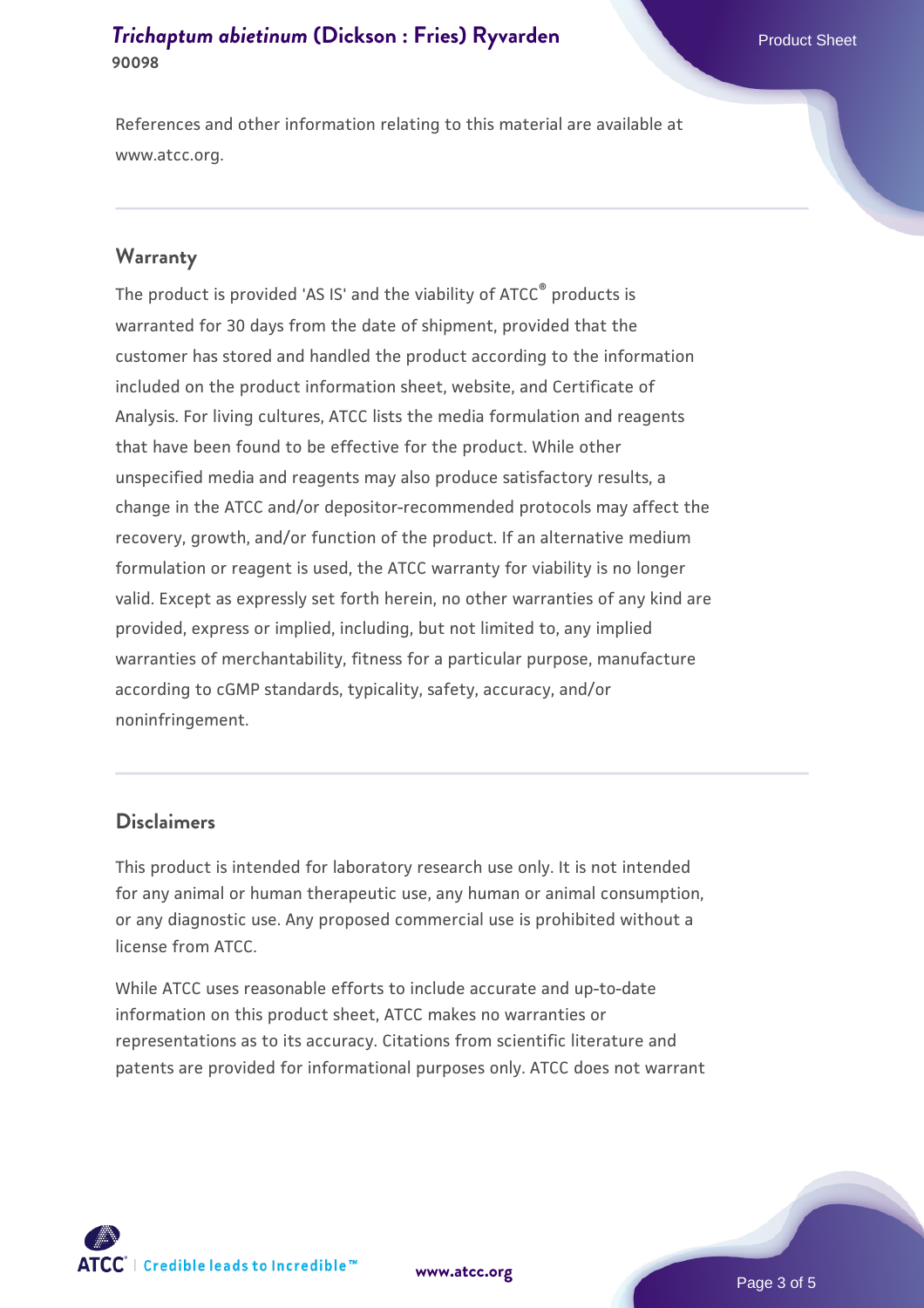that such information has been confirmed to be accurate or complete and the customer bears the sole responsibility of confirming the accuracy and completeness of any such information.

This product is sent on the condition that the customer is responsible for and assumes all risk and responsibility in connection with the receipt, handling, storage, disposal, and use of the ATCC product including without limitation taking all appropriate safety and handling precautions to minimize health or environmental risk. As a condition of receiving the material, the customer agrees that any activity undertaken with the ATCC product and any progeny or modifications will be conducted in compliance with all applicable laws, regulations, and guidelines. This product is provided 'AS IS' with no representations or warranties whatsoever except as expressly set forth herein and in no event shall ATCC, its parents, subsidiaries, directors, officers, agents, employees, assigns, successors, and affiliates be liable for indirect, special, incidental, or consequential damages of any kind in connection with or arising out of the customer's use of the product. While reasonable effort is made to ensure authenticity and reliability of materials on deposit, ATCC is not liable for damages arising from the misidentification or misrepresentation of such materials.

Please see the material transfer agreement (MTA) for further details regarding the use of this product. The MTA is available at www.atcc.org.

## **Copyright and Trademark Information**

© ATCC 2021. All rights reserved. ATCC is a registered trademark of the American Type Culture Collection.

#### **Revision**

This information on this document was last updated on 2021-05-19

#### **Contact Information**



**[www.atcc.org](http://www.atcc.org)**

Page 4 of 5